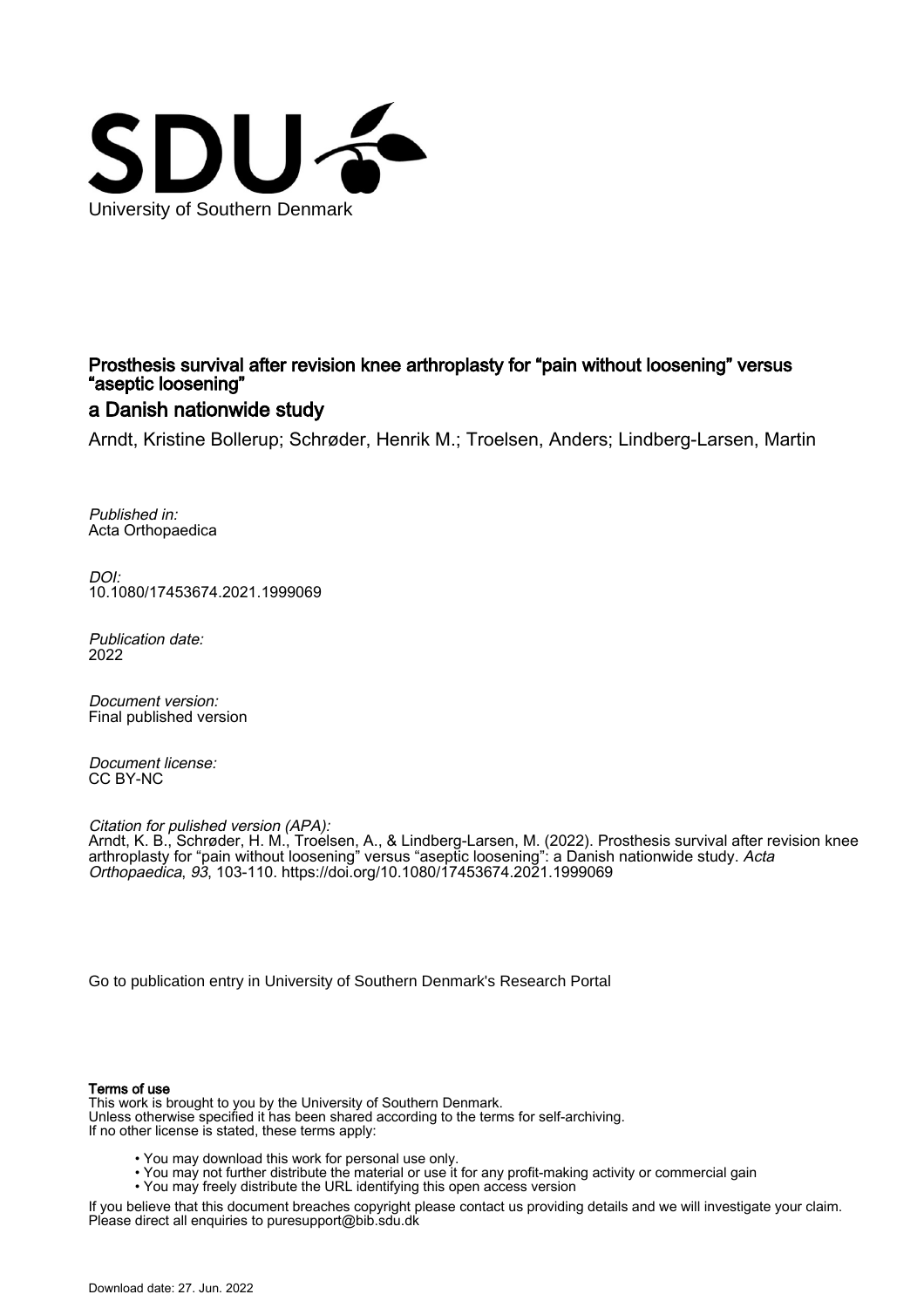## Prosthesis survival after revision knee arthroplasty for "pain without loosening" versus "aseptic loosening": a Danish nationwide study

Kristine Bollerup ARNDT <sup>1,2</sup>, Henrik M SCHRØDER <sup>3,4</sup>, Anders TROELSEN <sup>5</sup>, and Martin LINDBERG-LARSEN <sup>1,2</sup>

<sup>1</sup> Department of Orthopaedic Surgery and Traumatology, Odense University Hospital; <sup>2</sup> Department of Clinical Research, University of Southern Denmark, Odense; <sup>3</sup> Department of Regional Health Research, University of Southern Denmark, Odense; <sup>4</sup> Department of Orthopaedic Surgery, Naestved Hospital. Naestved; 5 Department of Orthopaedic Surgery, Copenhagen University Hospital, Hvidovre, Denmark

Correspondence: kristine.bollerup.arndt@rsyd.dk

Submitted 2021-06-02. Accepted 2021-10-08.

Background and purpose — Patients having a knee arthroplasty revision for the indication "pain without loosening" may have a higher risk of re-revisions than patients revised for other indications. The primary aim of this study was to compare the survival of knee arthroplasties revised for "pain without loosening" compared with "aseptic loosening." The second was to investigate the prosthesis survival rates in 3 surgical subgroups (total knee arthroplasty (TKA)–TKA; partial revision (revision of tibial or femoral component); unicompartmental knee arthroplasty–TKA) and to compare the prosthesis survival rates for 1997–2009 and 2010–2018.

**Patients and methods**  $-4,299$  revisions were identified in the period 1997–2018 from the Danish Knee Arthroplasty Register. Of these, 1,111 (26%) were performed due to "pain without loosening" without any other indications, 674 (16%) due to "pain without loosening" combined with other indications, and 2,514 (59%) due to "aseptic loosening". Survival analysis was performed by a Cox multivariate analysis and Kaplan–Meier curves were presented.

Results — The cumulated proportions of re-revision after 2, 5, and 20 years were 12% (95% CI 10–14), 18% (CI 16–20), and  $23\%$  (CI 20–25) for "pain without loosening" versus 11% (CI 9.3–12), 16% (CI 14–17), and 19% (CI 18–21) for "aseptic loosening." There were no statistically significant differences between the 2 indications in repeated analyses for each of the surgical subgroups. The hazard ratio for re-revision comparing "pain without loosening" with "aseptic loosening" was 1.03 (CI 0.87–1.2). The 8-year risk of re-revision for "pain without loosening" was 22% (CI 19–26) versus 22% (CI 20–25) for "aseptic loosening" in the period from 1997–2009, and 18% (CI 15–22) versus 14% (CI 13–16) in the period from 2010–2018.

Interpretation  $-$  The risk of re-revision was similar for patients having a knee arthroplasty revision for the indication "pain without loosening" compared with "aseptic loosening." However, we observed a slight improvement of prosthesis survival rates after revisions for both indications from 1997–2009 to 2010–2018. We cannot recommend for or against revision in cases with "pain without loosening" based on these data alone.

The number of primary knee arthroplasties—and the number of revisions—is expected to increase over the next decades (**1**). Up to 20% of patients experience some degree of knee pain after a primary total knee arthroplasty (TKA) and an even higher proportion after revision knee arthroplasty (**2–6**). Petersen et al. reported persistent pain in 47% of patients after a revision TKA for any indication compared with 19% after a primary TKA (**6**).

Revision TKA on the grounds of unexplained pain is generally not recommended (**3,6,7**). Revision TKA in the absence of knee pathology may not relieve pain, and it may result in worse outcome and higher rates of re-revision than for TKA revision for more established indications such as "aseptic loosening." Re-revision TKA rates of 12–27% have been reported (**8–11**), but survival rates after revision TKA for various indications are unknown. Pain is available as an indication for TKA revision in most national orthopedic registries.

Although the number of TKA revisions is expected to increase, better outcomes are also expected due to improvements in revision surgery because of organizational changes in the healthcare system, including enhanced recovery programs, greater surgical experience with revision surgery, and technical developments such as improved bone substitution and fixation (**12**).

*© 2021 The Author(s). Published by Medical Journals Sweden, on behalf of the Nordic Orthopedic Federation. This is an Open Access article distributed under the terms of the Creative Commons Attribution-NonCommercial 4.0 International License (https://creativecommons.org/licenses/by-nc/4.0/), allowing third parties to copy and redistribute the material in any medium or format and to remix, transform, and build upon the material for non-commercial purposes, provided proper attribution to the original work.*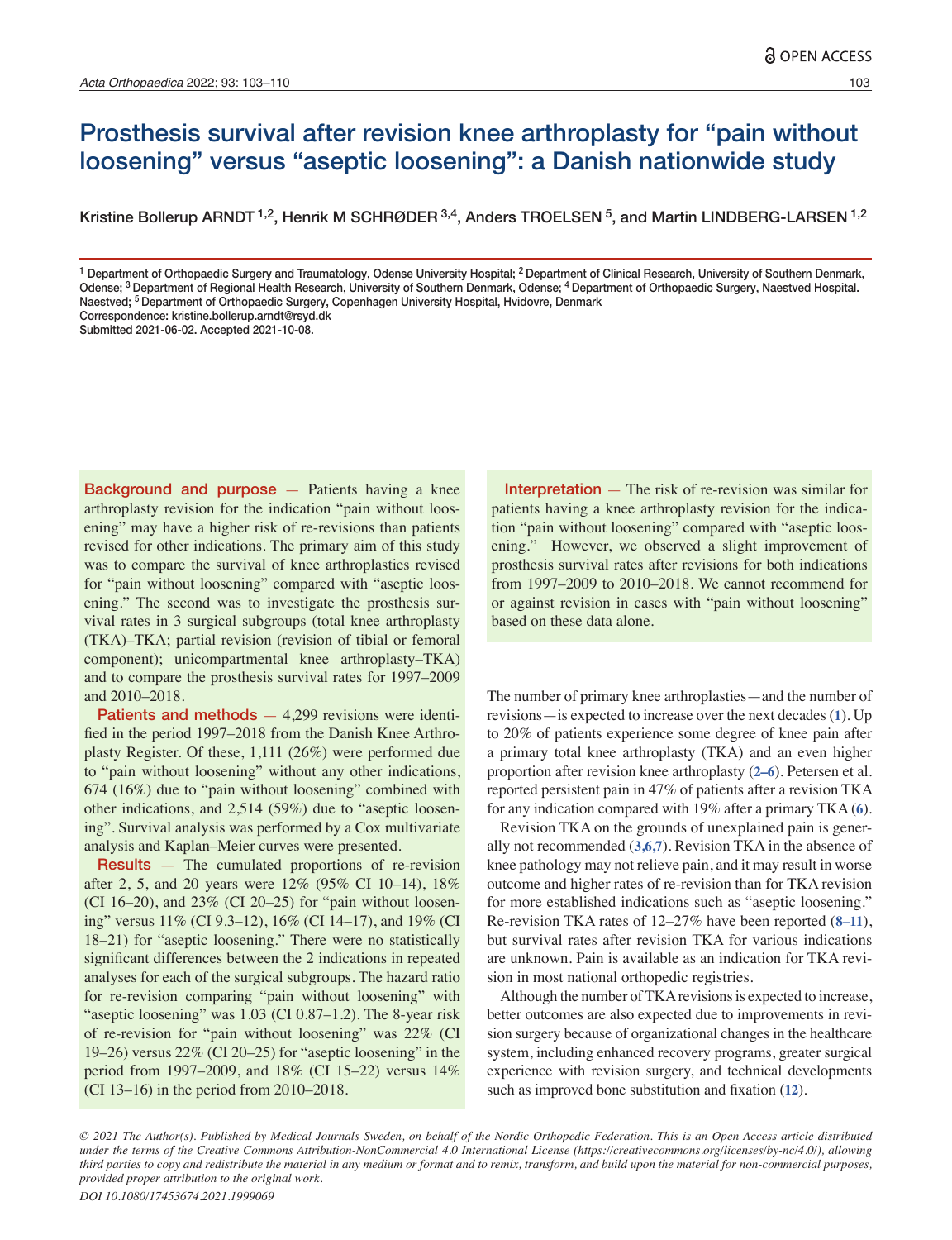The primary aim of this study was to compare the prosthesis survival rates after TKA revision for the indication "pain without loosening" versus the indication "aseptic loosening." Secondary aims were to investigate the prosthesis survival rates in four surgical subgroups (TKA–TKA, partial revision, unicompartmental knee arthroplasty (UKA)–TKA, secondary patellar button) and to compare the prosthesis survival rates for 1997–2009 and 2010–2018.

#### Patients and methods

tional data were followed. This study is a nationwide retrospective cohort study of prospectively collected data from the Danish Knee Arthroplasty Register (DKR) and the Danish National Patient Register (DNPR). The RECORD guidelines for reporting of routinely collected, observaTable 1. Characteristics of TKA revisions for 2 selected indications between 1997 and 2018. Values are count (%) unless otherwise specified

|                                     | Pain without loosening<br>without other |                  |                      |                  |
|-------------------------------------|-----------------------------------------|------------------|----------------------|------------------|
|                                     | indications                             | indications      | Aseptic<br>loosening | Total            |
| TKA revisions                       | 1,111 (26)                              | 674 (16)         | 2,514(58)            | 4,299 (100)      |
| Female sex                          | 709 (64)                                | 428 (63)         | 1,533 (61)           | 2,670(62)        |
| Mean age at 1st revision (range)    | 63 (29–92)                              | 65 (32-88)       | 66 (22 - 96)         | $65(22 - 96)$    |
| Age groups                          |                                         |                  |                      |                  |
| $\geq 80$ years                     | 60(5)                                   | 62(9)            | 259(11)              | 381(9)           |
| 70-79 years                         | 275(25)                                 | 200 (30)         | 736 (29)             | 1,211(28)        |
| $60 - 69$ years                     | 362 (33)                                | 217(32)          | 882 (35)             | 1,461(34)        |
| 50-59 years                         | 277 (25)                                | 137 (20)         | 486 (19)             | 900(21)          |
| $< 50$ years                        | 137 (12)                                | 58 (9)           | 151 (6)              | 346(8)           |
| Mean age at primary knee            |                                         |                  |                      |                  |
| arthroplasty (CI)                   | 60 (60 - 61)                            | $62(61-63)$      | $62(61-62)$          | $61(61-62)$      |
| <b>Charlson Comorbidity Index</b>   |                                         |                  |                      |                  |
| 0 (low risk)                        | 839 (76)                                | 508 (76)         | 1,513(60)            | 2,860 (66)       |
| 1-2 (medium risk)                   | 239(21)                                 | 137 (20)         | 812 (32)             | 1,188(28)        |
| $\geq$ 3 (high risk)                | 33(3)                                   | 29(4)            | 189 (8)              | 251(6)           |
| Surgical subgroups                  |                                         |                  |                      |                  |
| 1. Total revision TKA-TKA           | 365(33)                                 | 283 (42)         | 1,649 (66)           | 2,297(53)        |
| 2. Partial revision                 | 127(11)                                 | 67(10)           | 480 (19)             | 674 (16)         |
| 4. UKA-TKA                          | 477 (43)                                | 140(21)          | 385(5)               | 1,002(23)        |
| 5. Secondary patellar button        | 142 (13)                                | 184 (27)         |                      | 326(8)           |
| Total number of re-revisions        | 252(23)                                 | 128(19)          | 476 (19)             | 856 (20)         |
| Years from 1st to 2nd revision (CI) | $3.4(2.9 - 3.8)$                        | $4.5(3.8 - 5.3)$ | $2.9(2.6-3.2)$       | $3.3(3.1 - 3.6)$ |

TKA = total knee arthroplasty; UKA = unicompartmental knee arthroplasty.

#### *Data sources*

Data on all knee arthroplasty revisions registered for the indications "pain without loosening" or "aseptic loosening" in the period January 1, 1997 to December 31, 2018 was collected from the Danish Knee Arthroplasty Register (DKR). DKR is a nationwide clinical database that has collected data on primary and revision knee arthroplasties in Denmark since 1997 (**13**). All hospital orthopedic departments (including private hospitals) report pre- and intraoperative data to the database. In 2018, the completeness of the register was 98% for primary arthroplasties and 95% for revision arthroplasties (**14**).

We obtained information on diagnosis and procedure codes from the Danish National Patient Registry (DNPR) for 1987 to 2018. The DNPR is an administrative registry established in 1977 that holds information on all hospital contacts in Denmark (**15,16**). Patients can be identified by their social security number—a personal unique 10-digit code that also enables linkage between registries. Information on patient characteristics including age, sex, and Charlson comorbidity index (CCI) were obtained from the DNPR (Table 1). The burden of comorbidities for each patient was estimated by the CCI, using the DNPR ICD-8 and ICD-10 diagnostic codes for the 10-year period up to the date of the first revision (Table 2, see Supplementary data). We classified patients into 3 groups according to their burden of comorbidities: CCI of 0 (low), CCI 1–2 (medium), or CCI  $\geq$  3 (high).

#### *Participants*

The study cohort comprised patients undergoing first-time TKA revision for the indications "pain without loosening" or "aseptic loosening" (control group). Patients who underwent bilateral revision were included in the study.

We defined surgical subgroups according to the type of prosthesis removed and the type of prosthesis inserted at the first revision. We included subgroup 1 (TKA–TKA), subgroup 2 (partial revision), subgroup 4 (unicompartmental knee arthroplasty (UKA)–TKA), and subgroup 5 (secondary patellar button). The included subgroups comprised numbers of revisions appropriate for further analysis and the types of revisions all included change of components, which is considered relevant for this study. We excluded subgroup 3 (liner exchange), subgroup 6 (UKA–UKA), subgroup 7 (hemicap), subgroup 8 (exchange of patellar button), subgroup 9 (all components removed), and subgroup 10 (spacer–TKA). The excluded subgroups comprised small numbers of revisions or did not include change of components, and were therefore not considered relevant to compare with the other subgroups. Furthermore, we excluded subgroup 5 (secondary patellar button) in combination with the indication "aseptic loosening" as these cases were considered to be misclassified in the register.

After exclusion of surgical subgroups and removal of duplicate records, 4,299 revisions were included in the study. Of these 1,111 (26%) were included on the indication "pain without loosening" without any other indications, 674 (16%) on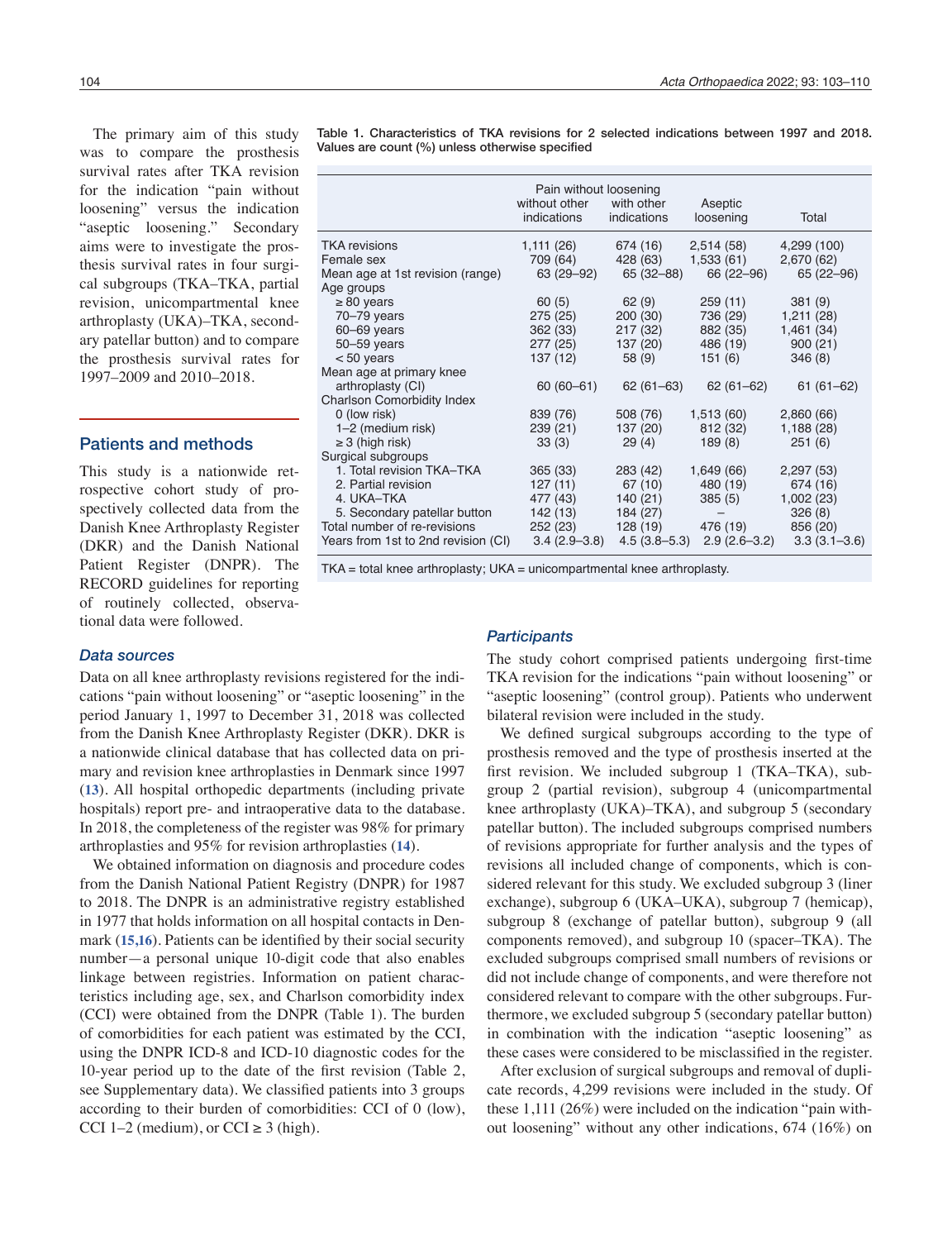

Figure 1. Flowchart of TKA revision cases identified and included in the study analysis.

the indication "pain without loosening" combined with other indications, and 2,514 (58%) on the indication "aseptic loosening" without any other indications.

For survival rate analysis TKA revisions were divided into 2 time groups, 1997–2009 and 2010–2018. 2009 was set as the cutoff point in order to have 2 almost equal sizes of groups for the analysis.

#### *Outcomes*

We extracted data from the DKR on all the re-revisions that were undertaken. Re-revisions registered in the DNPR on the procedure codes KNGU0-1 and KNGC0-9 were also obtained to ensure complete follow-up.

#### *Statistics*

The risks of re-revision at 2, 5, 10, 15, and 20 years are presented as cumulated proportions calculated as percentages with 95% confidence intervals (CI). The proportion were calculated both by indication ("pain without loosening" with and without other indications and "aseptic loosening") and by surgical subgroups (for "pain without loosening" without other indications and "aseptic loosening").

Survival analysis was performed using the Cox regression model to estimate the effect of the primary exposure variable "indication" on the outcome crude failure of revision knee arthroplasties, with adjustment for the covariates age groups, CCI, sex, and surgical subgroups. The estimates are presented





Figure 2. Incidence of TKA revision surgery for indications of "pain without loosening" with and without other indications and "aseptic loosening" without other indications. Data source = Danish Knee Arthroplasty Register, 1997–2018.

as hazard ratios. To meet the model assumptions, data must be independent. The data of the unilaterally revised patients were assumed to be independent, but the data of bilaterally revised patients were assumed to be dependent. We adjusted for dependency by applying adjustment of the standard error for clustered data to our model. The model was tested for proportionality of hazards.

We used a Cox model to estimate the effect on the outcome "re-revision" for the secondary covariates age group, CCI, sex, and surgical subgroups when controlled for the primary exposure "indication" by the regression, calculated as hazard ratios. We present survival of knee arthroplasties as Kaplan– Meier curves. The level of statistical significance was set at 0.05 for all analyses.

The statistical software package Stata version 16.0 was used (StataCorp, College Station, TX, USA).

#### *Ethics, funding, and potential conflicts of interest*

The study was approved by the Danish Data Protection Agency (Journal no. 19/14416). Ethical approval was not needed as the study was non-interventional. The study was conducted in accordance with the Declaration of Helsinki. The study was funded by the Danish Rheumatism Association. The authors have no competing interests to declare.

#### **Results**

6,667 TKA revisions for the selected indications were identified in the DKR between 1997 and 2018 (Figure 1). The revisions were performed on 4,183 patients. 116 patients were bilaterally revised. The mean patient age for TKA revisions undertaken for "pain without loosening" (63 years; 29–92) was lower than that for TKA revisions undertaken for "aseptic loosening" (66 years;  $22-96$ ),  $p < 0.001$ , but the proportion of men and women was broadly similar (Table 1). 856 knees had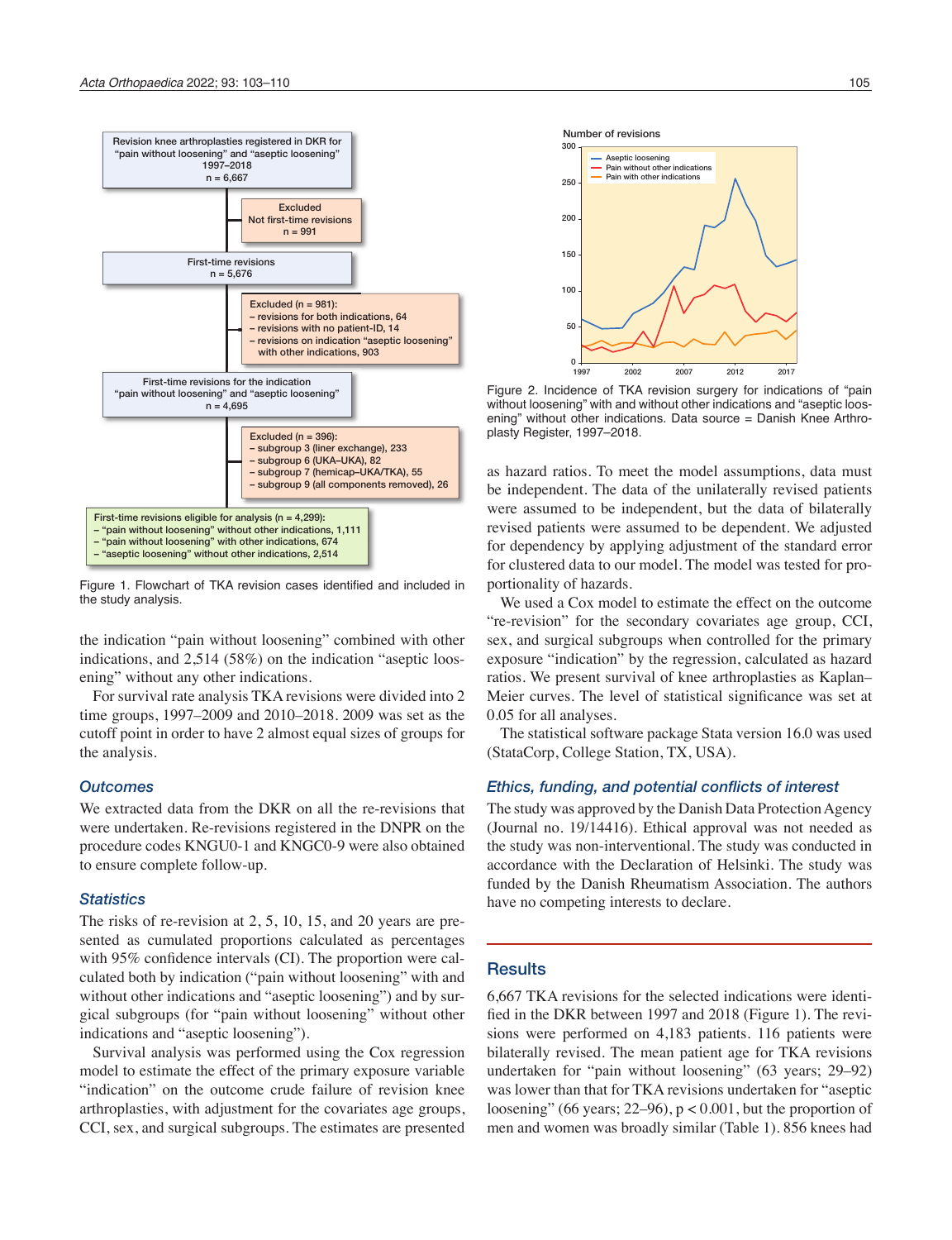Table 3. Cumulated proportion of TKA re-revision after 2, 5, 10, 15, and 20 years by surgical indication. Values are count and percentage (CI)

| Indication                                                                                                                                           |                       | 2 years                                | 5 years                                     | 10 years                                      | 15 years                                   | 20 years                                      |
|------------------------------------------------------------------------------------------------------------------------------------------------------|-----------------------|----------------------------------------|---------------------------------------------|-----------------------------------------------|--------------------------------------------|-----------------------------------------------|
| "Pain without loosening" without other indications<br>"Pain without loosening" with other indications<br>Aseptic loosening without other indications | 1,111<br>674<br>2.514 | $12(10-14)$<br>$9(7-11)$<br>$11(9-12)$ | $18(16 - 20)$<br>$12(10-15)$<br>$16(14-17)$ | $21(19-23)$<br>$17(14 - 20)$<br>$18(17 - 20)$ | $23(20-25)$<br>$19(16 - 22)$<br>19 (17–20) | $23(20-25)$<br>$19(16 - 22)$<br>$19(18 - 21)$ |

Table 4. Cumulated proportion of TKA re-revision after 2, 5, 10, 15, and 20 years by surgical subgroup and indications of "pain without loosening" (without other indications) and "aseptic loosening" (without other indications). Values are count and percentage (CI)

| Subgroup                     | n     | 2 years    | 5 years       | 10 years      | 15 years      | 20 years    |
|------------------------------|-------|------------|---------------|---------------|---------------|-------------|
| 1: TKA-TKA                   | 2.014 |            |               |               |               |             |
| "Pain"                       |       | $11(8-15)$ | $16(12 - 20)$ | $19(15 - 23)$ | $20(16-24)$   | $20(16-24)$ |
| "Aseptic loosening"          |       | $9(8-10)$  | $14(12 - 15)$ | $15(14-17)$   | $16(14-18)$   | $16(15-18)$ |
| 2: Partial revision          | 607   |            |               |               |               |             |
| "Pain"                       |       | 14 (9–21)  | $20(14 - 28)$ | 24 (17-32)    | $26(19 - 34)$ | $27(20-35)$ |
| "Aseptic loosening"          |       | 14 (11–17) | $22(19-26)$   | $27(23-31)$   | 28 (24-32)    | 28 (24-32)  |
| 4: UKA-TKA                   | 862   |            |               |               |               |             |
| "Pain"                       |       | 12 (10-16) | 19 (16-23)    | $22(18-26)$   | 24 (20-28)    | 24 (20-28)  |
| "Aseptic loosening"          |       | 13 (10-17) | 17 (14–21)    | 19 (16-24)    | $19(16 - 24)$ | $20(16-24)$ |
| 5: Secondary patellar button | 142   |            |               |               |               |             |
| "Pain"                       |       | $9(5-14)$  | 18 (12-25)    | $21(15-29)$   | $23(16-30)$   | $23(16-30)$ |
| "Aseptic loosening"          |       |            |               |               |               |             |
|                              |       |            |               |               |               |             |

TKA = total knee arthroplasty; UKA = unicompartmental knee arthroplasty.



Figure 3. Kaplan–Meier survival curves with 95% confidence interval for the indications "pain without loosening" (without other indications) and "aseptic loosening" (without other indications).

undergone re-revision; 836 of these were identified from the DKR and 20 from the DNPR. The proportion of re-revisions after TKA revision was for "pain without loosening" without other indications ( $n = 252, 23\%)$ , "pain without loosening" with other indications ( $n = 128, 19\%$ ), and "aseptic loosening"  $(n = 476, 19\%).$ 

The number of TKA revisions for "pain without loosening" increased from 2004 to 2012 and decreased thereafter, while revisions for "aseptic loosening" increased from 2001 to 2012 and decreased thereafter (Figure 2).

The cumulated proportions of re-revision after 2, 5, 10, 15, and 20 years are presented in Table 3. The proportion of rerevision after 20 years was slightly higher for "pain without loosening" without other indications (23%) than for "aseptic loosening" (19%), with overlapping confidence intervals at all follow-up times. This finding was unchanged when the analyses were repeated for each of the 4 surgical subgroups (Table 4 and Figure 3).

The adjusted hazard ratio (HR) risk of re-revision for "pain without loosening" without other indications compared with "aseptic loosening" estimated by Cox regression was 1.03 (CI 0.87–1.2). Table 5 shows the effects of the covariates on the risk of revision adjusted for the effect of the primary exposure "indication." The Charlson Comorbidity score did not influence the risk of re-revision. Subgroup 2 (partial revision) had increased risk of re-revision compared with subgroup 1 (TKA–TKA) with an HR of 1.52 (CI 1.26–1.83), p < 0.001. Male sex and age below 60 years increased risk of re-revision.

To estimate changes in risk of TKA re-revision over time, the cases were divided into 2 time-periods of 1997–2009 and 2010–2018 (Tables 6, 7, and Figure 4). For both indications, the 8-year risk of re-revision was higher in the first period (both 22%) than in the second period (14–18%).

A Cox regression was performed to explore any differences between the time-periods. HR for "pain without loosening" without other indications comparing the later time-period with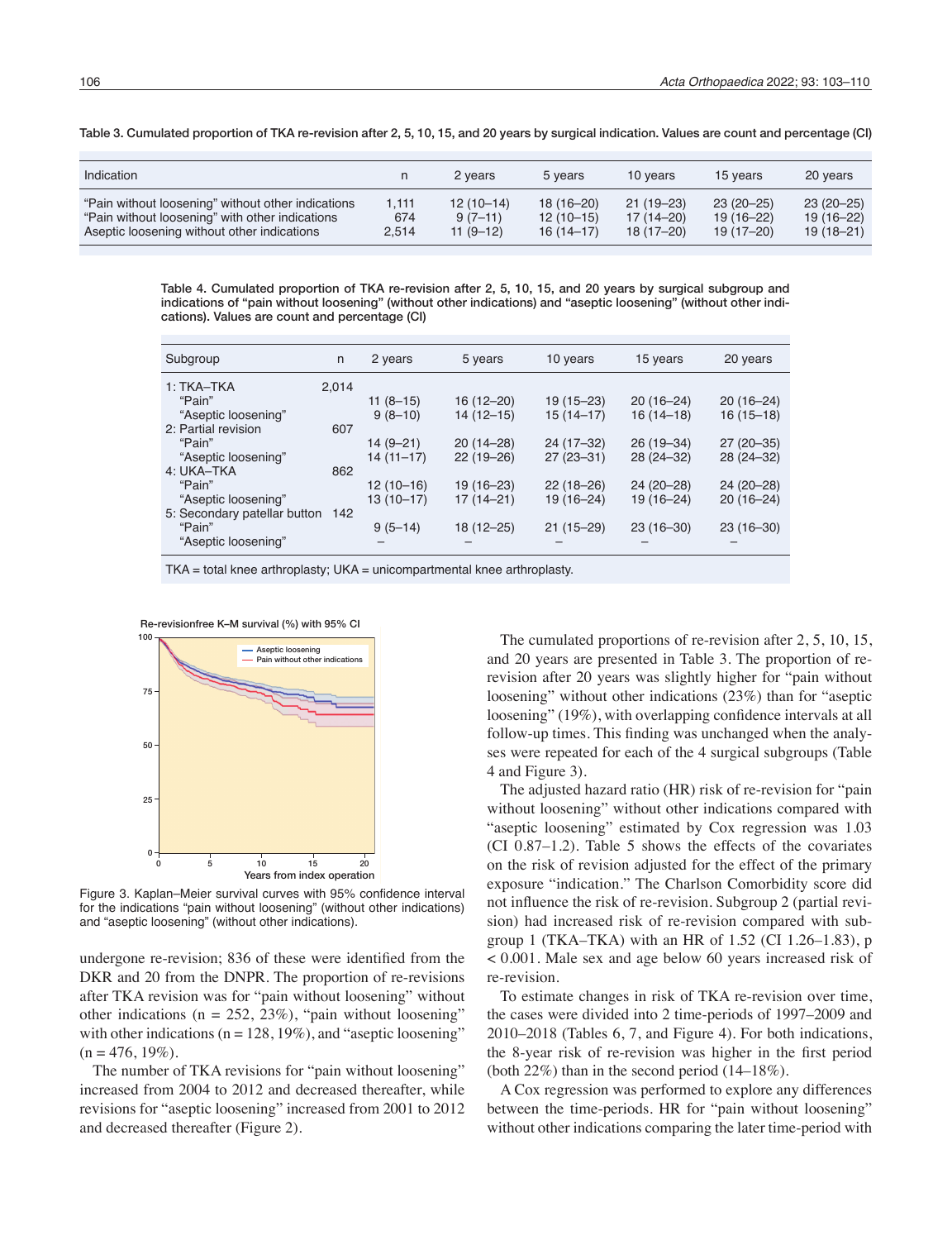Table 5. Risk of re-revision for secondary covariates adjusted for the effect of the primary exposure "indication", calculated by Cox regression

| Hazard ratio (95% CI)                                                                                                            | p-value         |
|----------------------------------------------------------------------------------------------------------------------------------|-----------------|
| $1.2(1.06-1.4)$<br>1 reference                                                                                                   | 0.01            |
| $0.51(0.34 - 0.75)$<br>$0.73(0.59 - 0.90)$<br>reference<br>1.                                                                    | 0.001<br>0.003  |
| $1.3(1.1 - 1.6)$<br>$1.9(1.5 - 2.4)$                                                                                             | 0.01<br>< 0.001 |
| reference<br>$0.96(0.8 - 1.2)$<br>$1.3(0.87 - 1.9)$                                                                              | 0.7<br>0.2      |
| Subgroup 1: TKA-TKA<br>reference<br>Subgroup 2: Partial revision<br>$1.5(1.3 - 1.8)$<br>Subgroup 4: UKA-TKA<br>$1.1(0.93 - 1.4)$ | < 0.001<br>0.2  |
|                                                                                                                                  |                 |

CI = confidence interval; CCI = Charlson Comorbidity Index; TKA = total knee arthroplasty; UKA = unicompartmental knee arthroplasty.

Re-revisionfree K–M survival (%) with 95% CI



Figure 4. Kaplan-Meier curves over 2 time-periods for the indications "pain without loosening" (without other indications) and "aseptic loosening" (without other indications). Aseptic loosening 1997–2009 reference (HR 1); Aseptic loosening 2010–2018: HR 0.87 (CI 0.72–1.04), p = 0.1; Pain 1997–2009: HR 1.06 (CI 0.87–1.30), p = 0.6; Pain 2010–2018: HR 1.19 (CI 0.88–1.62), p = 0.3.

the earlier time-period was 1.2 (CI 0.88–1.6). HR for "aseptic loosening" comparing the later time-period with the earlier time-period was 0.87 (CI 0.72–1.0). Thus, we did not find any statistically significant changes in the risk of revision for "pain without loosening" without other indications or "aseptic loosening."

The time between the first revision and re-revision (Table 8) was slightly longer for "pain without loosening" without other indications (3.4 years [CI 2.9–3.8]) than for aseptic loosening" (2.9 years [CI 2.6–3.2]) (Table 1).

Table 6. Cumulated proportion of TKA re-revision in 2 time-periods after 2, 5, and 8 years. Values are count and percentage (CI)

| Indication                                                                | n            | 2 years                   | 5 years                      | 8 years                        |
|---------------------------------------------------------------------------|--------------|---------------------------|------------------------------|--------------------------------|
| 1997-2009<br>"Pain without loosening"<br>"Aseptic loosening"<br>2010-2018 | 533<br>1.023 | $11(9-14)$<br>$12(10-14)$ | $18(15 - 22)$<br>$19(17-21)$ | $22(19-26)$<br>$22(20-25)$     |
| "Pain without loosening"<br>"Aseptic loosening"                           | 578<br>1.491 | $12(10-15)$<br>$10(8-11)$ | $18(15 - 21)$<br>$14(12-15)$ | $18(15 - 22)$<br>$14(13 - 16)$ |

Table 7. Cumulated proportions of re-revision in 2 time-periods by subgroups and indications "pain without loosening" and "aseptic loosening" without any other indications. Values are count and percentage (CI)

| Indication and subgroup                         | n     | 2 years     | 5 years                   | 8 years       |
|-------------------------------------------------|-------|-------------|---------------------------|---------------|
| 1997-2009                                       | 1,556 |             |                           |               |
| Subgroup 1 (TKA-TKA)                            | 819   |             |                           |               |
| "Pain without loosening"                        |       | $12(7-18)$  | 18 (12-25)                | $23(17-31)$   |
| "Aseptic loosening"                             |       | $11(9-13)$  | $17(14 - 20)$             | $20(17-23)$   |
| Subgroup 2 (partial revision)                   | 262   |             |                           |               |
| "Pain without loosening"                        |       | $15(8-27)$  | $20(12-33)$               | $27(18-40)$   |
| "Aseptic loosening"                             |       | $12(8-17)$  | $25(20-32)$               | $29(23 - 35)$ |
| Subgroup 4 (UKA-TKA)                            | 382   |             |                           |               |
| "Pain without loosening"                        |       | $10(7-14)$  | $18(13 - 23)$             | $21(16-26)$   |
| "Aseptic loosening"                             |       | 15 (10-22)  | $18(13 - 26)$             | $21(15-29)$   |
| Subgroup 5 (secondary                           |       |             |                           |               |
| patellar button)                                |       | 93          |                           |               |
| "Pain without loosening"                        |       | $11(6-19)$  | 18 (12-28)                | $20(13 - 30)$ |
| "Aseptic loosening"                             |       |             |                           |               |
| 2010-2018                                       | 2,069 |             |                           |               |
| Subgroup 1 (TKA-TKA)                            | 1,195 |             |                           |               |
| "Pain without loosening"                        |       | $11(7-15)$  | 14 (10-20)                | $15(11 - 20)$ |
| "Aseptic loosening"                             |       | $8(6-9)$    | $11(9-13)$                | $12(10-14)$   |
| Subgroup 2 (partial revision)                   | 345   |             |                           |               |
| "Pain without loosening"                        |       | 13 (7–24)   | 19 (11-30)                | $19(11 - 30)$ |
| "Aseptic loosening"                             |       | $15(11-20)$ | $20(16-25)$               | $22(18-28)$   |
| Subgroup 4 (UKA-TKA)                            | 480   |             |                           |               |
| "Pain without loosening"<br>"Aseptic loosening" |       | 15 (11-20)  | $20(16-26)$<br>17 (12-22) | $21(16-27)$   |
|                                                 |       | $12(9-17)$  |                           | $17(13 - 22)$ |
| Subgroup 5 (Secondary<br>patellar button)       | 49    |             |                           |               |
| "Pain without loosening"                        |       | $4(1-15)$   | $16(8-30)$                | 18 (10-32)    |
| "Aseptic loosening"                             |       |             |                           |               |
|                                                 |       |             |                           |               |

 $TK = total$  knee arthroplasty;  $UKA =$  unicompartmental knee arthroplasty.

Table 8. Reasons for re-revision for knee arthroplasties primarily revised for respectively "pain without loosening" and "aseptic loosening". Values are count and percentage with [CI] in parentheses

| Indication for re-revision   | Indication for primary revision<br>Pain without<br>loosening<br>$n = 252$ | Aseptic<br>loosening<br>$n = 476$ |
|------------------------------|---------------------------------------------------------------------------|-----------------------------------|
| 1. Aseptic loosening         | 78 (31 [26-37])                                                           | 159 (33 [29-38])                  |
| 2. Pain without loosening    | 40 (16 [12-21])                                                           | 57 (12 [9-15])                    |
| 3. Instability               | 70 (28 [23-34])                                                           | 99 (21 [17-25])                   |
| 4. Infection                 | $15(6[4-10])$                                                             | 57 (12 [9-15])                    |
| 5. Secondary patellar button | 14 (6 [3-9])                                                              | $18(4[2-6])$                      |
| 6. Polyethylene failure      | $6(2[1-5)]$                                                               | $14(3 [2 - 5])$                   |
| Unknown indication           | 29 (11 [8-16])                                                            | 72 (15 [12-19])                   |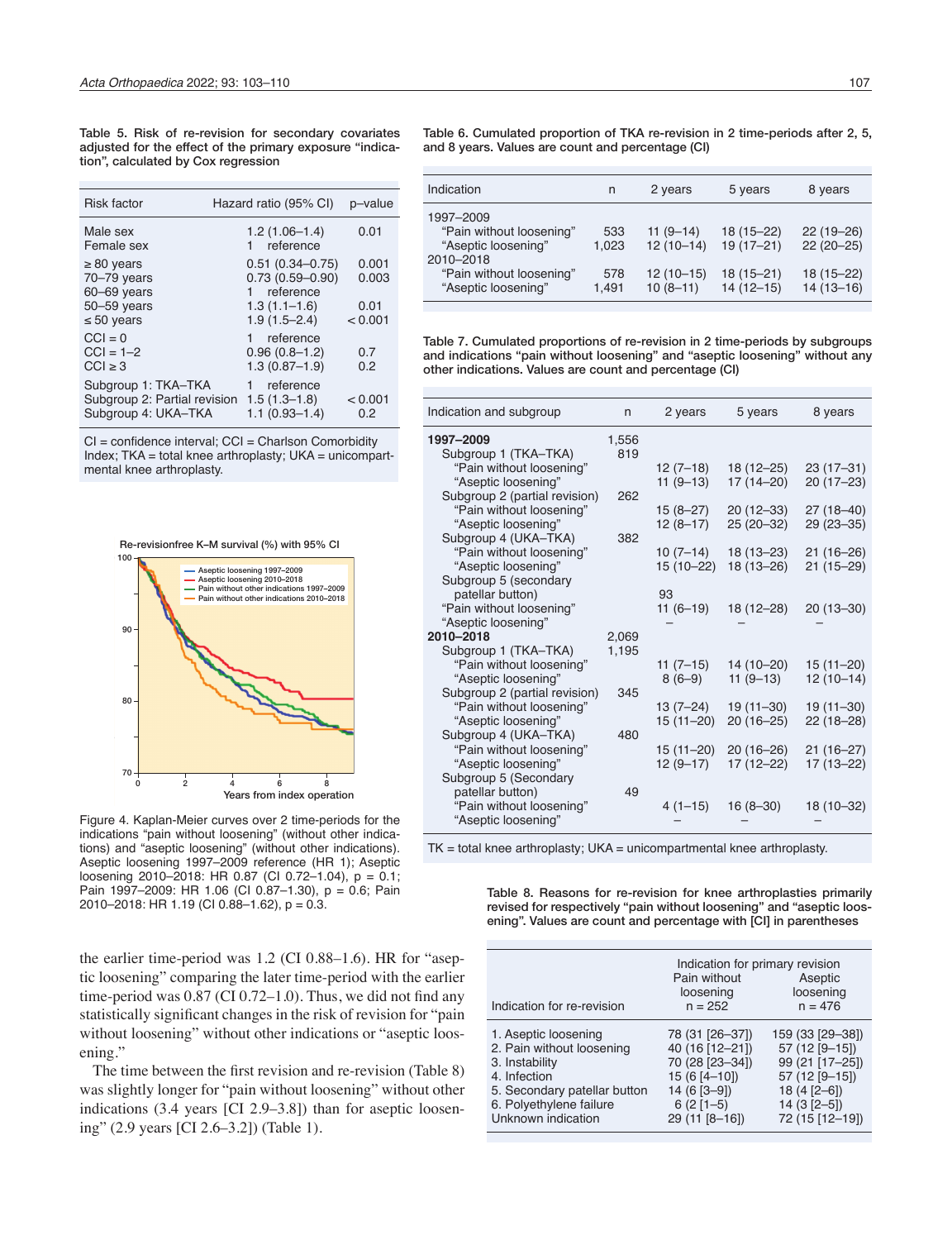#### **Discussion**

In this study on prosthesis survival after total knee arthroplasty (TKA) revision, we found a slightly higher, but not statistically significant risk of re-revision after TKA revision for the indication "pain without loosening" without other indications compared with the indication "aseptic loosening". Analyses for 3 surgical subgroups showed the same tendency. To our knowledge, this is the first study to report re-revision rates after TKA revisions performed because of unexplained pain. Our study findings oppose the general belief that revisions for pain should be avoided, as the risk of re-revision was not significantly elevated. However, many other aspects than re-revision rates should be considered. The threshold for performing a re-revision is possibly higher in patients who were initially revised due to pain than in those revised due to aseptic loosening, resulting in lower rates of re-revision for patients with persistent pain. Furthermore, we cannot draw any conclusions about whether patients experienced pain relief or improved quality of life after the revisions.

The indication "pain without loosening" can be combined with other indications when surgeons record the event in the DKR. According to the Australian Hierarchy of Indications, pain is inferior to all other indications for revision (**17**), thus the highest ranked indication is the dominant problem. This may explain why "pain without loosening" combined with other indications had a lower re-revision risk than "pain without loosening" without any other indications. The reason we include data for the indication "pain without loosening" without other indications is to provide estimates that are unbiased by other indications.

We investigated the risk of re-revision after TKA revision for the indications "pain without loosening" and "aseptic loosening" over the 2 time-periods 1997–2009 and 2010–2018. We observed an overall reduction in the proportion of re-revision on both indications in the later time-period compared with the earlier period, although the difference for "pain without loosening" was less pronounced than for "aseptic loosening." The overall reduction in re-revision risk between time-periods was not statistically significant by the Kaplan–Meier estimates for either indication group. However, the 8-year cumulated proportion of re-revisions for TKA-to-TKA revisions (subgroup 1) changed from 20% in the earlier period to 12% in the later period for "aseptic loosening." Encouragingly, this may be interpreted as an improvement over recent years in the performance of revision knee arthroplasties, especially for TKAs revised because of aseptic loosening.

There are limitations to this study. We are not able to present data on all index revisions performed nationwide as the completeness of revisions in the DKR is 89%, but a complete follow-up on re-revisions was ensured by using data from both DKR and DNPR (completeness > 99%) (**15**). We have no reason to believe that the lack of index revisions would

bias our results in any way. The study may not have enough sample-size power to identify a statistically significant difference in the re-revision rates between the 2 indications, and no pre-study power calculation was performed as we included all available procedures.

The indication "pain without loosening" was itself associated with limitations. No validation of the indication has been done. It may be an exclusion indication chosen by the individual surgeon performing the surgery when there are no other obvious indications. No clear-cut definition of this indication exists, and it might cover a broad spectrum of patients who may or may not have a similar underlying problem.

Further investigations of the validity and use of this indication are warranted as well as clinical results after revisions performed on the basis of this indication.

In conclusion, we found similar risk of re-revision for patients having a knee arthroplasty revision for the indication of "pain without loosening" compared with that of "aseptic loosening." We also did not find any differences at surgical subgroup level. However, we found a small improvement of prosthesis survival rates after revisions for both indications from 1997–2009 to 2010–2018, which we interpret as an improvement in the performance of revision knee arthroplasties. We cannot recommend for or against revision in cases with "pain without loosening" based on these data alone.

KBA, HMS, AT, and MLL designed the study protocol. The analyses were planned by KBA, HMS, AT, and MLL and conducted by KBA. KBA drafted the manuscript, which was critically revised first by MLL and later by HMS and AT.

The authors acknowledge Odense Patient data Explorative Network for their help and advice on this study. Furthermore, they thank Odense University Hospital and the University of Southern Denmark for their financial support.

*Acta* thanks Ove N Furnes and Andreas Kappel for help with peer review of this study.

- 1. **Klug A, Gramlich Y, Rudert M, Drees P, Hoffmann R, Weißenberger M, et al.** The projected volume of primary and revision total knee arthroplasty will place an immense burden on future health care systems over the next 30 years. Knee Surg Sports Traumatol Arthrosc 2020: 1-12.
- 2. **Baker P N, van der Meulen J H, Lewsey J, Gregg P J.** The role of pain and function in determining patient satisfaction after total knee replacement: data from the National Joint Registry for England and Wales. J Bone Joint Surg Br 2007; 89(7): 893-900.
- 3. **Reichel F, Innmann M, Gotterbarm T, Schiltenwolf M, Merle C.** [Predictors for persistent pain and dissatisfaction after total knee arthroplasty]. Schmerz (Berlin, Germany) 2019; 33(3): 185-90.
- 4. **Wylde V, Beswick A, Bruce J, Blom A, Howells N, Gooberman-Hill R.** Chronic pain after total knee arthroplasty. EFORT Open Rev 2018; 3(8): 461-70.
- 5. **Lewis G N, Rice D A, McNair P J, Kluger M.** Predictors of persistent pain after total knee arthroplasty: a systematic review and meta-analysis. Br J Anaesth 2015; 114(4): 551-61.
- 6. **Petersen K K, Simonsen O, Laursen M B, Nielsen T A, Rasmussen S, Arendt-Nielsen L**. Chronic postoperative pain after primary and revision total knee arthroplasty. Clin J Pain 2015; 31(1): 1-6.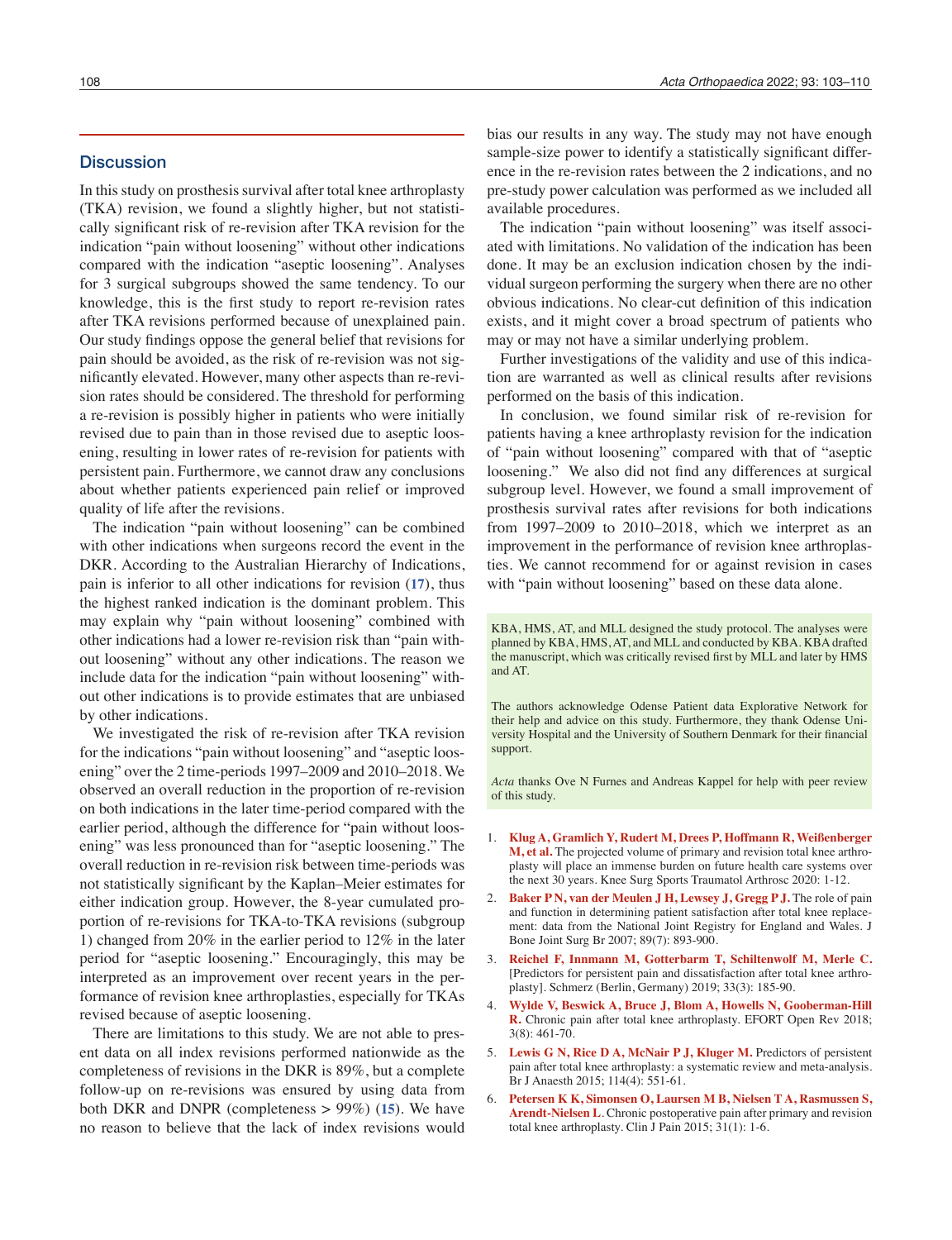- 7. **Vince K G.** The problem total knee replacement: systematic, comprehensive and efficient evaluation. Bone Joint J 2014; 96-b(11 Supple A): 105-11.
- 8. **Klasan A, Magill P, Frampton C, Zhu M, Young S W. Factors predict**ing repeat revision and outcome after aseptic revision total knee arthroplasty: results from the New Zealand Joint Registry. Knee Surg Sports Traumatol Arthrosc 2021; 29(2): 579-85.
- 9. **Chalmers B P, Pallante G D, Sierra R J, Lewallen D G, Pagnano M W, Trousdale R T.** Contemporary revision total knee arthroplasty in patients younger than 50 years: 1 in 3 risk of re-revision by 10 years. J Arthroplasty 2019; 34(7s): S266-s70.
- 10. **Postler A, Lützner C, Beyer F, Tille E, Lützner J**. Analysis of total knee arthroplasty revision causes. BMC Musculoskelet Disord 2018; 19(1): 55.
- 11. **Belt M, Hannink G, Smolders J, Spekenbrink-Spooren A, Schreurs B W, Smulders K.** Reasons for revision are associated with rerevised total knee arthroplasties: an analysis of 8,978 index revisions in the Dutch Arthroplasty Register. Acta Orthop 2021: 1-5.
- 12. **Price A J, Alvand A, Troelsen A, Katz J N, Hooper G, Gray A, et al.** Knee replacement. Lancet 2018; 392(10158): 1672-82.
- 13. **Pedersen A B, Mehnert F, Odgaard A, Schrøder H M, Existing data** sources for clinical epidemiology: the Danish Knee Arthroplasty Register. Clin Epidemiol 2012; 4: 125-35.
- 14. **DKR.** The Danish Knee Arthroplasty Register, Annual Report 2020..
- 15. **Schmidt M, Schmidt S A, Sandegaard J L, Ehrenstein V, Pedersen L, Sørensen H T.** The Danish National Patient Registry: a review of content, data quality, and research potential. Clin Epidemiol 2015; 7: 449-90.
- 16. **Lynge E, Sandegaard J L, Rebolj M.** The Danish National Patient Register. Scand J Public Health 2011; 39(7 Suppl.): 30-3.
- 17. **AONJRR.** AOANJRR Annual Report. Adelaide: AOA; 2009.
- 18. **Quan H, Bing Li B, Couris C M, Fushimi K, Graham P, et al.** Updating and validating the Charlson comorbidity index and score for risk adjustment in hospital discharge abstracts using data from 6 countries. Am J Epidemiol 2011; 173(6): 676-82.